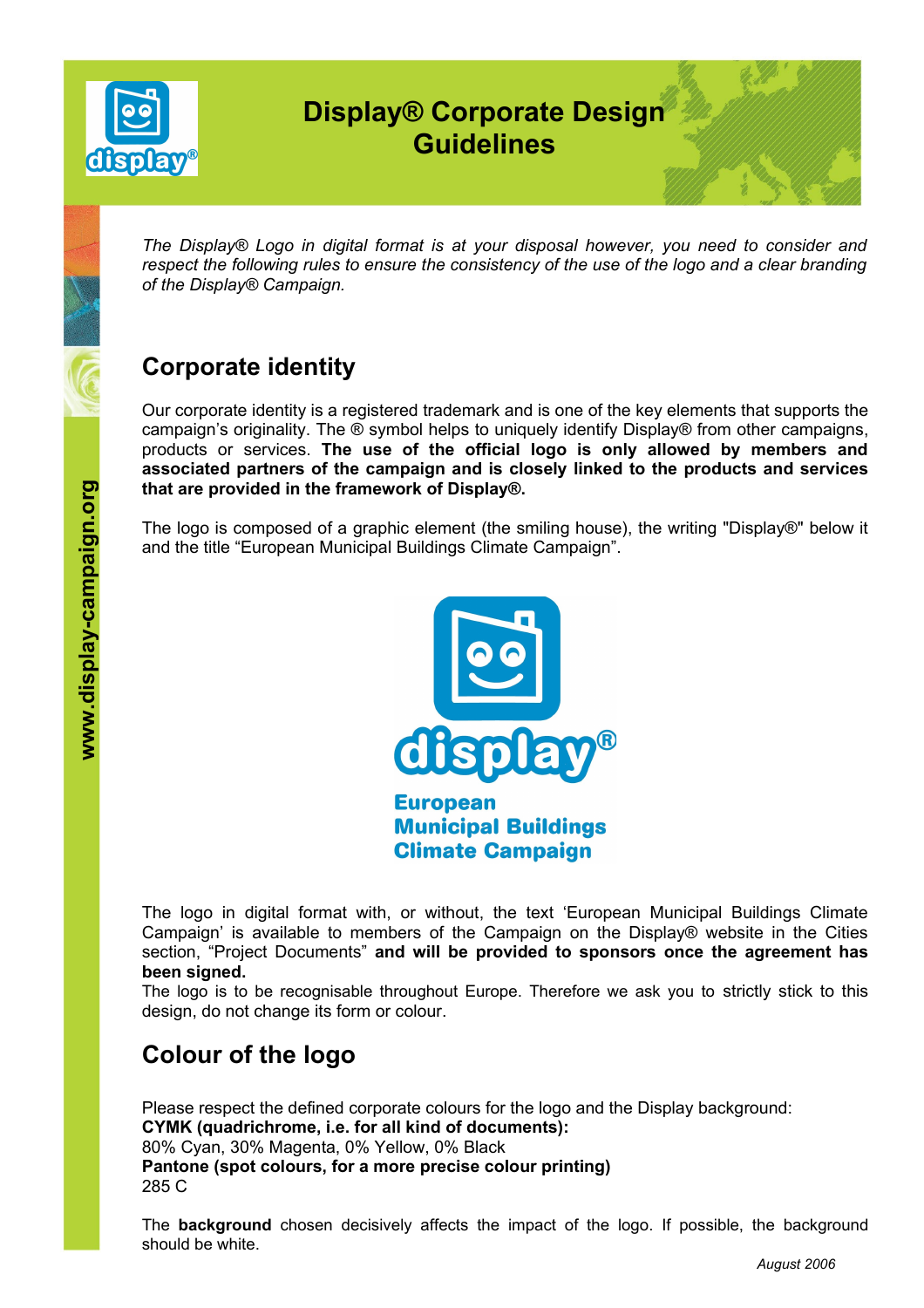



Do not change the original colours of the logo.



**Municipal Buildings Climate Campaign** 

**Municipal Buildings Climate Campaign** 



In case the blue colour is unsuited to a specific background, white and black may also be used in order to keep a contrast between the Display® logo and the background.

## **Size of the logo**

- When modifying the size, please keep the proportion. Try to avoid reproduction smaller than 25 mm in height.
- When changing the logo's size, please respect its proportions: do not incline, stretch or compress the logo.



 $\times$   $\times$   $\times$